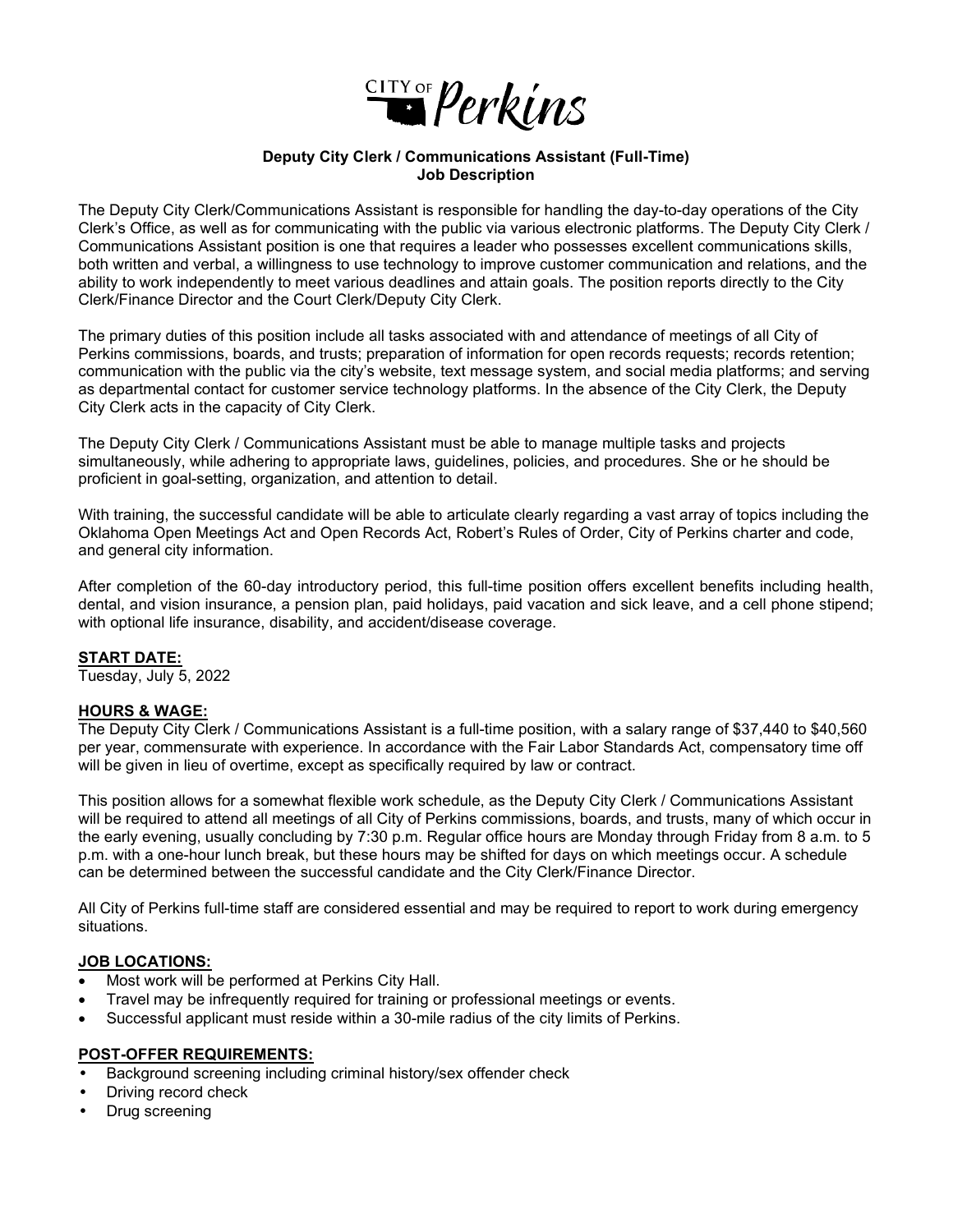# **INTRODUCTORY PERIOD:** 60 days

#### **POST-HIRE REQUIREMENTS:**

- Periodic driving record checks
- Periodic drug screening

### **QUALIFICATIONS**

• To perform this job successfully, an individual must be able to perform each essential job function satisfactorily. The requirements below are representative of the knowledge, skill, and/or ability required\*. Reasonable accommodations may be made to enable individuals with disabilities to perform the essential functions.

### **ESSENTIAL JOB FUNCTIONS:**

All job functions will be in coordination with and under the supervision of the City Manager, City Clerk/Finance Director, Court Clerk/Deputy City Clerk, and/or City Attorney, as appropriate.

- Develop and produce meeting agendas, minutes, and publications for meetings of the City Commission (monthly), Perkins Public Works Authority (monthly), Perkins Industrial Development Authority (quarterly), Floodplain Board (quarterly), Planning Commission (quarterly), Board of Adjustment (annually), Parks and Recreation Board (quarterly), Library Board (quarterly), and Oklahoma Territorial Plaza Trust (quarterly), and other regular, special, or emergency meetings as needed.
- Prepare, post, and/or publish public notices, legal advertisements of notices, agendas, ordinances, resolutions, etc., as necessary
- Prepare space for all public meetings
- Manage livestreaming equipment, YouTube platform, and all associated video and audio processes and procedures for all public meetings
- Manage collection, preparation, and distribution of meeting materials for all public meetings
- Attend and serve as clerk/secretary at all meetings of City of Perkins commissions, boards, and trusts
- Upload recordings, videos, agendas, minutes, and other information and reports to the city's website
- Compose, manage, and maintain meeting minutes, ordinances, resolutions, and proclamations
- Coordinate codification of municipal code
- Assist in the production of city policies, procedures, records retention and disposition schedules, etc.
- Prepare, submit, and coordinate insurance claims against the city
- Administer the function of public record disclosure, assist the public in accessing records and information in compliance with the Open Records Act and city policy
- Preserve and protect the city's historical records and information, as required by law and/or city record retention and disposition schedule
- Produce, process, and track all documents pertaining to nuisance abatements; file same at the County Clerk and Treasurer's Offices, as appropriate
- Prepare and post information, announcements, calendar entries, etc., to city website and social media platforms
- Prepare and disseminate information utilizing the city's text message platform
- Research, analyze, interpret, and accurately prepare a variety of documents, reports, and forms
- Oversee implementation of new computer program platforms, processes, or applications; provide support for Internet Technology liaison as assigned
- Assist with daily collection and deposit of city funds
- Cross-train with other departments to ensure a seamless continuity of services to our citizens and community
- Provide exceptional customer service including answering the telephone, working the front counter, and handling monetary transactions
- Keep supervisors advised of all changes and situations occurring in the operations of the department
- Perform other duties as assigned

# **SUPERVISORY RESPONSIBILITIES**

• In the absence of the City Clerk/Finance Director, may be asked to perform duties of that position. May be required to address complaints, collect information, conduct research, produce data, and/or resolve problems.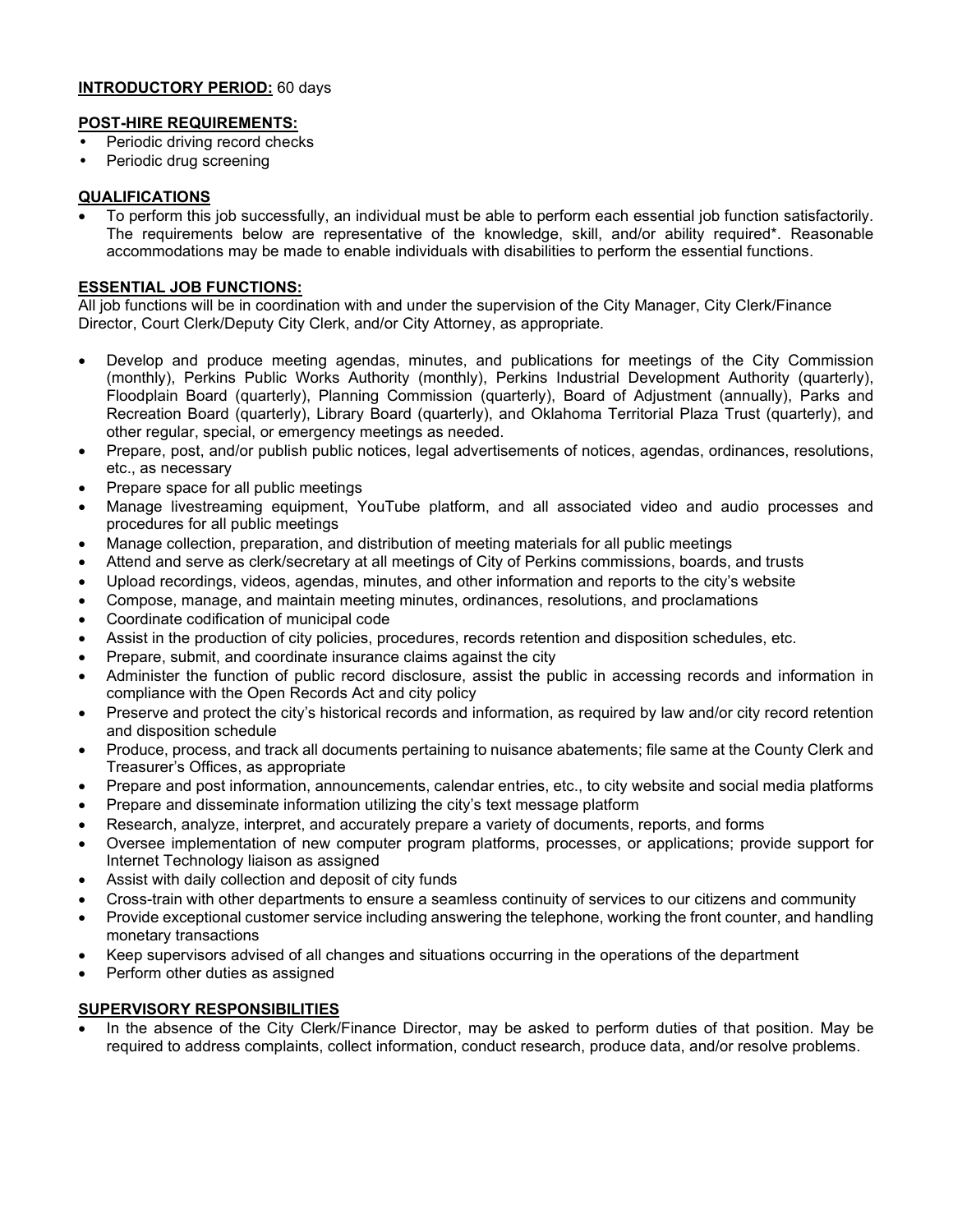# **EDUCATION, TRAINING, & EXPERIENCE REQUIRED/PREFERRED:**

- Bachelor's Degree from an accredited college or university and a minimum of two years of full-time, or equivalent part-time, administrative work that includes time management, goal-setting, organization, and attention to detail, **or equivalent combination of education and experience**, which proves the required skills, knowledge, and abilities, will be considered.
- Field of study in business management, journalism, communications, sociology, education, political science, or a related field is preferred
- Experience in effectively multitasking in a fast-paced public or service setting, while maintaining composure and professionalism is preferred, but not required
- Experience in the public sector is preferred, but not required

# **SPECIAL CERTIFICATES, REGISTRATIONS, LICENSES REQUIRED:**

- Valid driver's license
- Ability to obtain certification as a Municipal Clerk within one year
- Maintenance of Municipal Clerk certification annually
- Ability to become a notary public within six months
- Must be bondable

# **SKILLS, HABITS, KNOWLEDGE, & ABILITIES REQUIRED:**

### **Work Habits**

- Be self-motivated and exhibit personal initiative to looking beyond the bare minimum of what's required
- Perform a variety of specialized work with attention to detail and accuracy involving the use of independent judgment based upon experience, research, knowledge, or training, without supervision
- Manage time effectively and set priorities in order to meet various deadlines and attain goals
- Thrive in an environment that is fast-paced and requires the ability to multi-task
- Maintain strict confidentiality

# **Communication Skills**

- Receive, relay, and transfer information accurately
- Communicate fluently, effectively, and professionally in the English language, utilizing correct spelling, punctuation, and grammar
- Write clearly and concisely for a variety of audiences
- Communicate effectively orally to a variety of audiences
- Maintain a cooperative working relationship with the public, coworkers, colleagues, and members of city commissions and trusts

# **Mathematical Skills**

• Add, subtract, multiply, and divide in all units of measure, using whole numbers, common fractions, and decimals, as well as compute rate, ratio, and percent

# **Critical Thinking Skills / Reasoning Ability**

- Perform objective analysis and evaluation of an issue, data, information, etc., in order to form a judgment
- Research and comprehend pertinent federal, state, and local laws, codes, and regulations, and other information, and draw conclusions or apply same to a variety of situations
- Correctly interpret and apply the policies and procedures of the function to which assigned
- Solve practical problems and deal with a variety of known variables in situations; refer problems to a supervisor when necessary or appropriate
- Interpret, comprehend, and follow a variety of instructions furnished in written, oral, or diagram formats
- Create methodologies for accomplishing a goal
- Develop long-range plans to solve complex problems or take advantage of opportunities

# **Software Skills**

- Strong proficiency in Microsoft Word, Excel, Outlook; Adobe (PDF)
- Willingness to learn new computer platforms and systems
- Willingness to learn and implement office software
- SimpleCity (formerly Summit) knowledge is preferred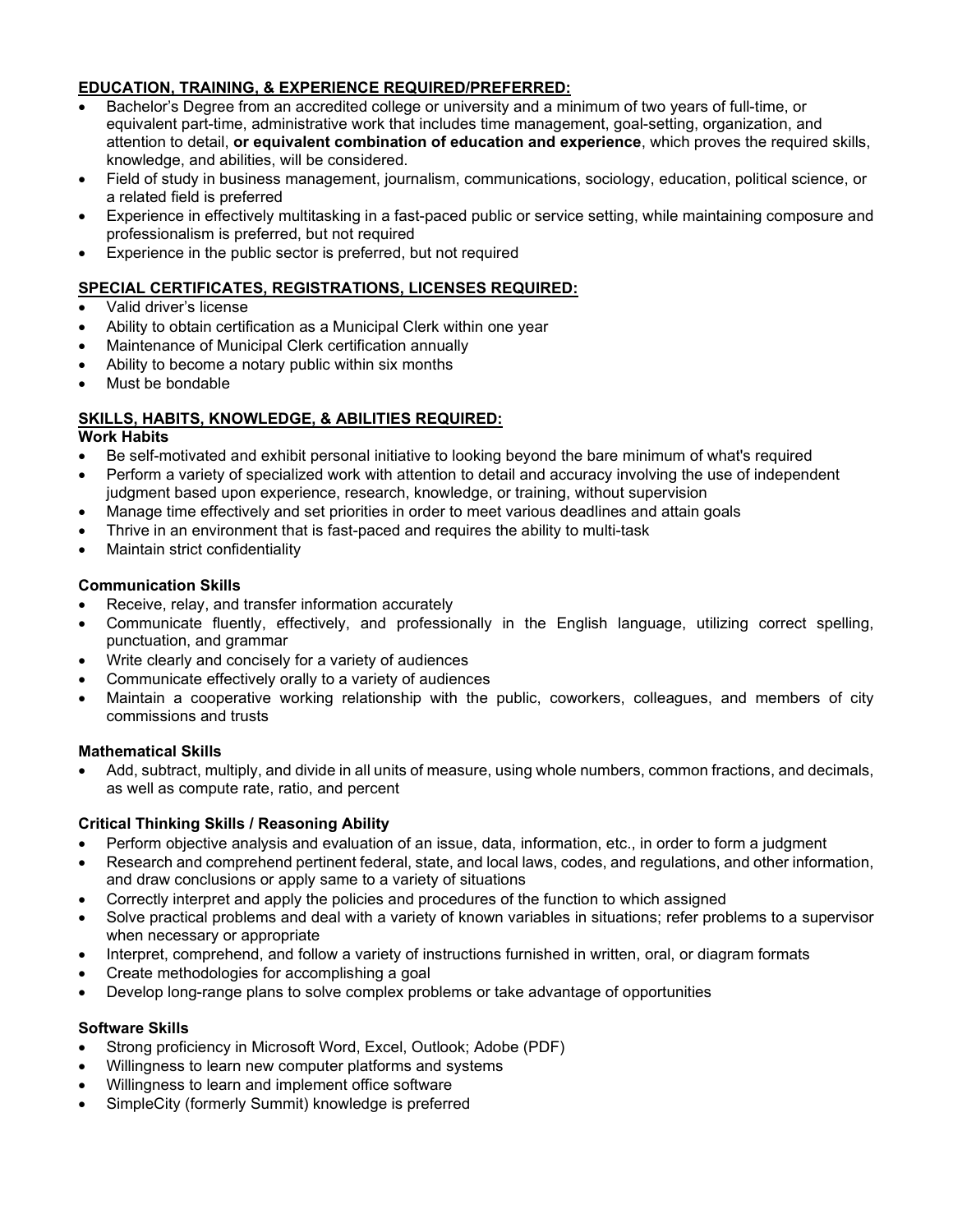# **Hardware Skills**

- Proficient in the use of desktop computers, printers, copiers, postage meters, telephones, calculators, digital recorders, and other office equipment
- Ability to use or learn to use livestreaming equipment
- Knowledge of or willingness to learn about networks and servers
- Willingness to learn and implement office hardware and equipment

### **Website and Social Media Skills (Preferred)**

- Experience producing content for workplace websites and social media
- Experience updating websites, online calendars, and utilizing text messaging systems
- Experience with YouTube Studio

# **AMERICANS WITH DISABILITIES REQUIREMENTS**

The Americans with Disabilities Act requires identification of the general aptitudes and physical requirements needed to perform the job listed above, as well as the unavoidable, externally imposed conditions under which the work must be performed and that could create hardship. Individuals who have the position must be able to perform all essential job functions unaided or with reasonable accommodation.

### **Physical Demands -** *The nature of physical effort leading to physical fatigue*

Deputy City Clerk / Communications Assistant will spend hours sitting and using office equipment and computers, which can cause muscle strain. Deputy City Clerk / Communications Assistant will also have to do some lifting of supplies and materials from time to time, be able to move heavy boxes up to 20 lbs., and be able to push heavy carts. The use of hands and fingers to operate office equipment and type is required.

#### **Environmental Conditions -** *The nature of adverse environmental conditions affecting the incumbent*

Deputy City Clerk / Communications Assistant is located in a busy, open area office. Deputy City Clerk / Communications Assistant is faced with regular interruptions and must work with others on a regular basis.

#### **Sensory Demands -** *The nature of demands on the senses*

Deputy City Clerk / Communications Assistant must spend hours in intense concentration. Deputy City Clerk / Communications Assistant must also spend hours working on the computer entering data, which requires attention to detail and high levels of accuracy. Deputy City Clerk / Communications Assistant will experience the demands of general office conditions, such as exposure to noise, fluorescent lighting, and dust. Specific vision abilities required include close vision, distance, and peripheral vision, and adequate eyesight to read computer screens, perform detail work, as well as the ability to adjust and focus.

#### **Mental Demands -** *Conditions that may lead to mental or emotional fatigue*

There are a number of stressors associated with this position, deadlines, multiple tasks, simultaneous tasks, customer relations, etc. Deputy City Clerk / Communications Assistant must also deal with a wide variety of people on various, sometimes challenging, issues. Occasionally requires time pressures, emergency situations, and frequent change of tasks. Deputy City Clerk / Communications Assistant may be called upon infrequently to address groups of people in a public setting.

#### **Verbal Abilities**

- Speaking/Talking: Must have ability to answer telephone, radio or switchboard, communicate with general public, volunteers, vendors, supervisors, and other employees. Present clear and concise oral reports.
- Hearing/Listening: Must have ability to communicate with city officials, public, volunteers, vendors, supervisors, and/or other employees.
- Reading (ability to read and understand text): Must have ability to read and write in English.